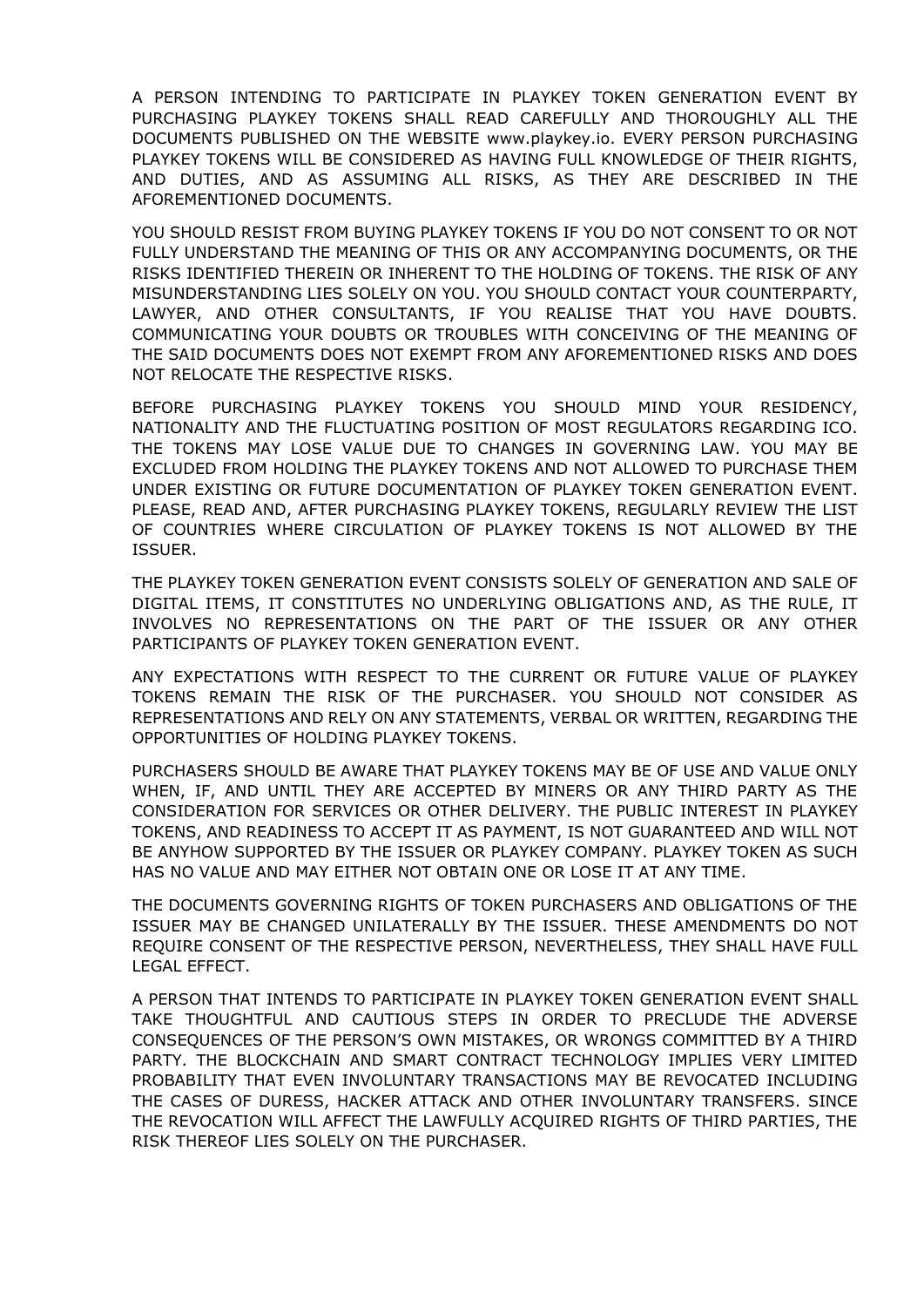# **1. General Provisions**

1.1. These General Terms and Conditions, hereinafter "these Terms", constitute an integral part of PKT Sales Contracts into which the Issuer, or the holder of PKT, and the Purchaser, as defined in Section "Definitions", enter either by signing a written document or by means of electronic exchange of messages.

1.2. The concept of electronic messages, as used in these Terms, may include the transfer of tokens of any kind, including PKT.

1.3. No terms of PKT Sales Contracts shall contravene to these Terms unless the Issuer consented thereto. The Purchaser intending to sell PKT shall include a reference to these Terms in his/her/its PKT Sales Contract with the third party, otherwise he/she/it takes on all risks arising from third party's defiance of these Terms. The Purchaser may be released from the aforementioned duty by the Issuer.

1.4. These Terms may be accompanied by any documents at sole discretion of the Issuer. The aforementioned documents enter into force and bind the Purchasers since their publication on the Website. To be informed duly the Purchaser should regularly review the Website. If the unilateral addition to the published documents, or exclusion of any such documents, influences the rights of Purchasers, the changes enter into force since the publication on the aforementioned website. The Purchasers represent and warrant that they review these Terms and the accompanying documents on the Website before undertaking any action with regard to PKT. The Purchasers represent that if a new publication on the Website imposes obligations or modifies the previously established obligations the Purchasers are properly notified within the reasonable period of time after the aforementioned publication and may not refer to deleted documents or previous versions of published documents when notified or claimed by the Issuer to perform their obligations under new publication.

### **2. Definitions**

In these Terms:

"Distribution" means the period of PKT Generation Event during which the Issuer collects offers to buy PKT from the Initial Purchasers by receiving cryptocurrency on the Issuer's Wallet.

"Initial Purchaser" means a participant of PKT Generation Event offering to buy PKT and entering into PKT Sales Contract in written or digital form.

"Issuer" means a participant of PKT Generation Event who generates and distributes PKT. The Issuer is an exempted company incorporated under Cayman Islands law, registered as No. 328711 on 27-Oct-2017.

"Issuer's Wallet" means the Wallet used by the Issuer during PKT Generation Event to collect consideration for PKT and having the following address:

#### **0x26d08b9d227933a85e855656dc46ab889e183c88**

"KYC" or "Know Your Customer" means anti-money laundering procedure used by the Issuer to determine the true identity of the Purchasers in accordance with all applicable laws and regulations.

"Miners" mean Playkey Platform Users that provide Services.

"PKT Generation Event" means generation and distribution of PKT, Pre-Sale and Distribution by the Issuer to the Initial Purchasers.

"PKT Sales Contract" means a sales contract having PKT as subject-matter.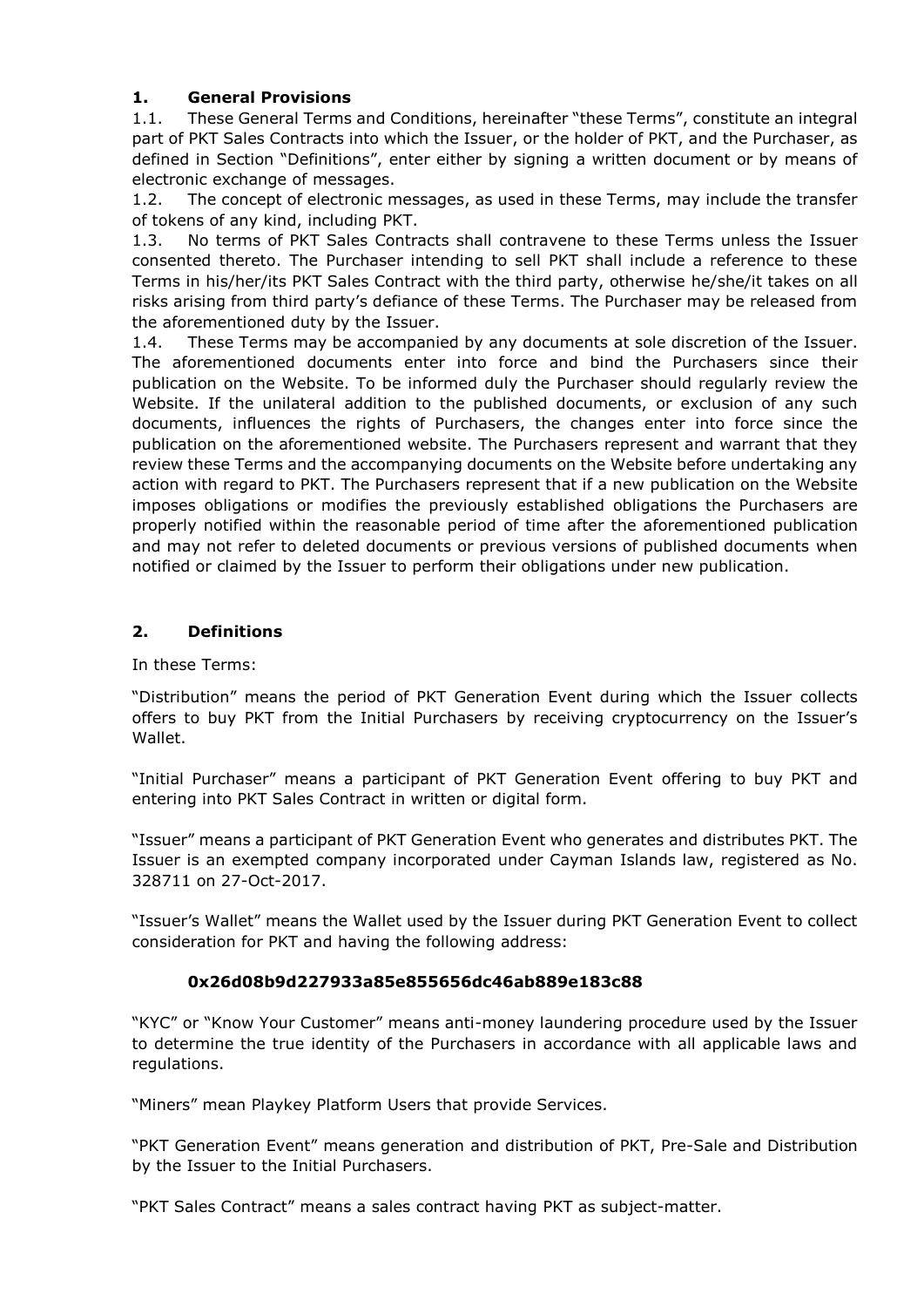"PKT" means Playkey tokens and shall be used equally in relation to a sum of tokens, single tokens and parts of tokens unless explicitly specified. A single Playkey token is a digital item generated and distributed in the frames of PKT Generation Event which grants no rights, including but not limited to interests in property, intellectual property, contractual, corporate rights, and represent no goods, services or any obligations.

"Playkey Company" means "Gaming Solutions" LLC, incorporated under Russian Law. …

"Playkey Platform User" means any person using the Playkey Platform with or without prior authorization.

"Playkey Platform" means a software developed and operated by Playkey Company functioning as a means to participate in the exchange of PKT, cryptocurrency, computing capacities and other digital commodities and services.

"Purchaser" means a person offering to buy PKT, or a party to PKT Sales Contract buying PKT, including the subsequent purchasers.

"Services" mean cloud services provided by Miners to the Playkey Platform Users by means of connection to their computing capacities.

"Smart contract" means a digital computer protocol intended to facilitate, verify and enforce the negotiation and purchase of PKT by a Purchaser.

"Wallet" means an electronic device enabling the holding and transfer of tokens.

"Website" means the website and any sub-domains of this site maintained and owned by the Playkey Company at http://playkey.io.

#### **3. The Nature of PKT and the Area of Circulation**

3.1. PKT are solely digital items existing through the encrypted entries in blockchain. PKT are intended to be used as cryptocurrency within and without the frames of Playkey Platform. Distribution of PKT aims at facilitation of the exchange among the Playkey Platform Users.

3.2. Holding of PKT does not constitute any legal relationship with any other participant of PKT Generation Event. PKT represent no goods, services or any obligation and may be used as means of payment only when the counterparty agrees to accept PKT.

3.3. PKT is possessed and owned by means of a Wallet. If the transfer of PKT is to be treated as unjust enrichment, the previous holder of PKT has merely personal interest therein. Every Purchaser represents and warrants that he/she/it will not claim any proprietary interest in PKT even in cases of involuntary transfers.

<span id="page-2-0"></span>3.4. The Purchaser may not have nationality, residency, domicile, state of incorporation or headquarters, in the following states:

the United States of America; the United Kingdom; Canada; Germany; Australia; New Zealand; Singapore; China; Hong Kong; Macau; South Korea;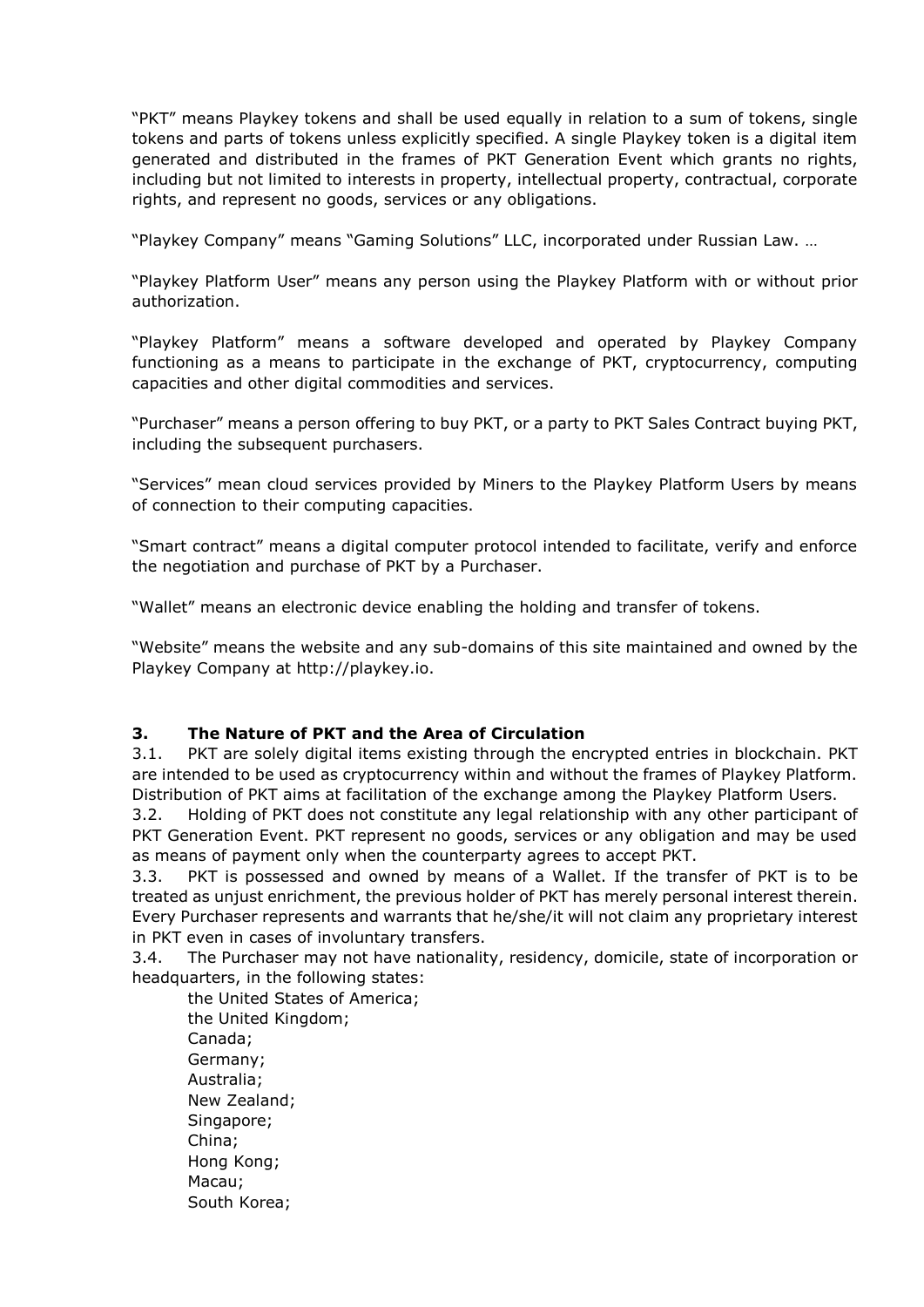Thailand; Vietnam; Japan.

The Purchaser represents that he/she/it is not the resident or national of aforementioned states, is not incorporated and have no domicile or headquarters therein. he/she/it warrants that he/she/it shall not sale PKT to any persons or legal entities that meet conditions described above and shall not organize the circulation of PKT in the aforementioned countries.

3.5. The Issuer explicitly prohibits persons described in para [3.4](#page-2-0) to purchase PKT. The Issuer shall not be held liable for any legal or monetary consequence arising from such use. Those Purchasers who infringe the said prohibition shall immediately discontinue their ownership of PKT in any order they choose and hereby irrevocably agree to indemnify the Issuer from any adverse consequences arising from such infringement. The indemnification obligation contained herein does not require any further perfection and is unconditional.

3.6. The list of countries where the circulation of PKT is forbidden may be extended in the future. In this event, both parties to PKT Sales Contract have the right to rescind it if it has not been fulfilled yet. The Purchaser warrants that if the state of his/her/its nationality or residency, domicile, incorporation or headquarters appears in this list, he/she/it shall sell his/her/its PKT within 5 days after the extension of the list was announced.

# **4. Distribution**

4.1. the Issuer and the Initial Purchaser may enter into agreement by signing a written or digital document.

4.2. The digital form of PKT Sales Contract consists in the exchange of two electronic messages. Sending the request in the form published on the Website or transferring cryptocurrency to the Issuer's Wallet constitutes an offer to buy PKT and shall be treated as the consent to these Terms unless the parties explicitly agree otherwise.

4.3. In the form of request or otherwise the Issuer may require the Initial Purchaser to attach the documents specified in section 9 of these Terms. If the Purchaser attaches the said documents to his/her/its request, he/she/it consents to processing and storing the data therein by the Issuer or Playkey Company.

4.4. Unless otherwise agreed, to buy PKT, Purchaser should transfer Ethereum, or other currency as may be agreed between the Purchaser and the Issuer, and communicate to the Issuer the address of his/her/its Wallet and personal data specified in section 9 of these Terms. The said information shall be sent to the [E-MAIL].

4.5. The offer made during the Distribution shall not be treated as accepted by the Issuer until the Issuer transfers PKT to the Purchaser's Wallet.

4.6. Unless otherwise agreed, the Issuer transfers PKT according to the following ratio:

#### $1$  PKT = 0,004 ETH

4.7. The Issuer may reject the offer of the Purchaser by a reverse transfer of cryptocurrency collected from him/her/it if the Purchaser has not sent the documents required under section 9 of these Terms, or the Issuer cannot identify the communicated documents with the Wallet, or the documents received by the Issuer do not meet requirements specified in section 9 of these Terms, or the Issuer suspects that the documents contain false information.

4.8. The Distribution shall commence and end with the announcement published on the Website.

4.9. The Purchasers shall not expect the transfer of PKT to commence until all of the following events take place:

the end of Distribution;

Purchaser's consent to collection and processing of personal data delivered under section 9 of these Terms;

confirmation of the Purchaser's compliance with KYC procedures.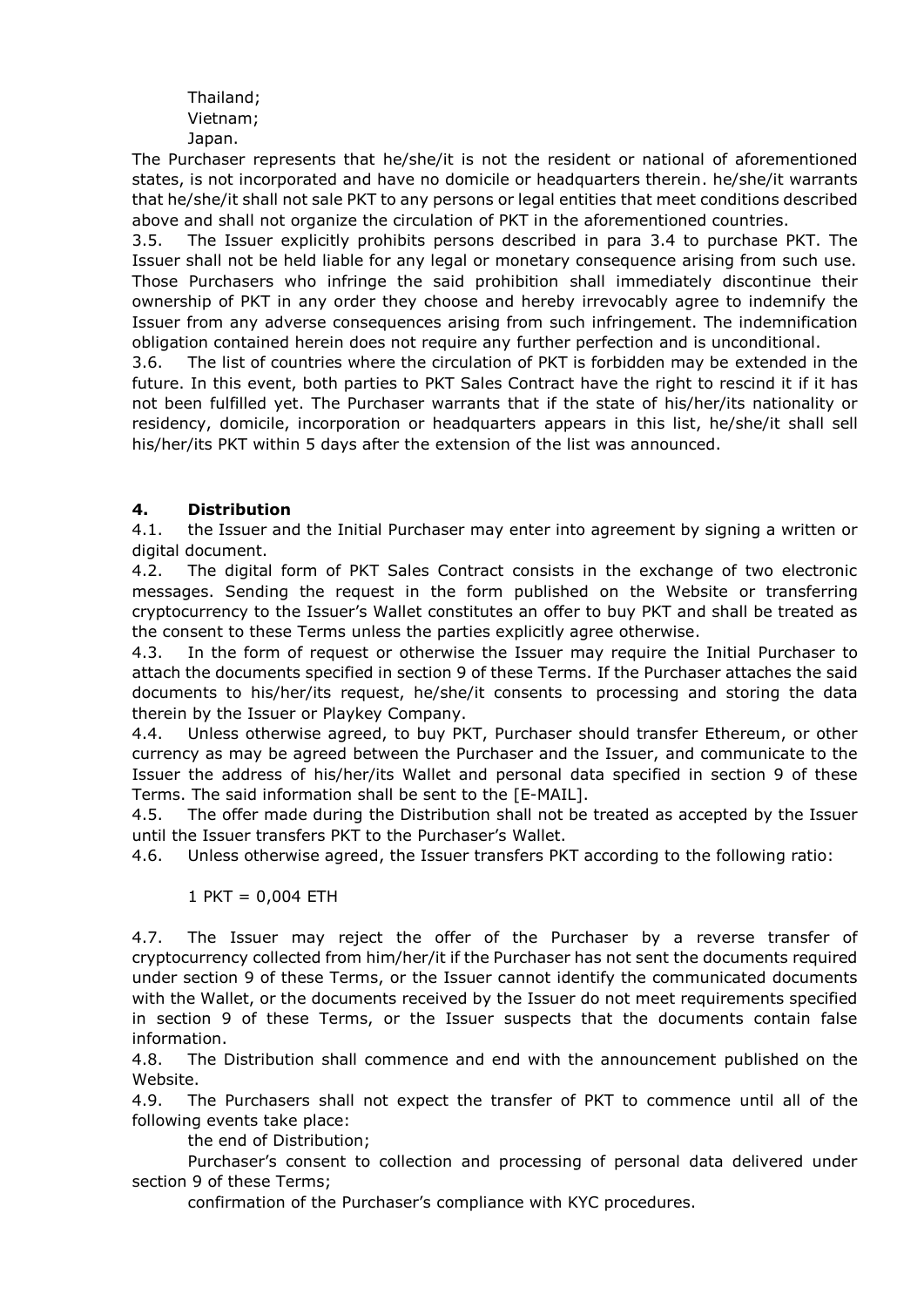<span id="page-4-0"></span>4.10. Before the end of Distribution period the Issuer may announce that this period shall be prolonged or that the PKT Generation Event is revoked. The revocation of PKT Generation Event shall be followed by refund. In cases of refund funds shall be returned to the Purchaser in the same amount they were received reduced by the amount necessary for transfer.

# **5. Further transactions**

5.1. The circulation of PKT is not constrained to Playkey Platform Users. The free circulation of PKT is only the outcome of the Issuer's technical inability to restrict such circulation. The Issuer may only include the relevant warranties and representations of Purchasers in their agreements as to avoid any transactions of PKT that might infringe the law.

5.2. These Terms shall constitute an integral part of PKT Sales Contracts by means of the reference in the PKT Sales Contracts or by offering to buy PKT under these Terms.

5.3. The Purchaser shall include in PKT Sales Contract with the third party the reference to, and the consent of the third party with, these Terms.

5.4. Any PKT purchase agreements subsequent to the Initial Sale shall not have any legal effect with regard to the Issuer unless they are not the party thereto or otherwise expressed their will to take on duties thereunder. The legal consequences of further purchases of PKT concise themselves to the parties to the respective agreement.

5.5. No participant of PKT Generation Event has a duty to disclose and explain to the Purchasers the meaning of these Terms and any accompanying documents. Purchasers represent that the aforementioned documents were available and they consent to bear the risk of technological obstacles to examination of any of these documents. The only person that may be responsible for lack of information on the part of Purchaser is his/her/its selling counterparty according to their agreement and applicable law.

5.6. The Purchaser represents that his/her/its counterparty is well informed on the meaning of these Terms.

#### **6. Purchaser's representations and warranties**

6.1. If the Purchaser makes representations, or issues warranties, under these Terms, he is deemed to address his/her/its representation, or warranty, to the Issuer.

6.2. The Purchaser represents that:

he/she has the capacity to purchase PKT under the law governing his/her/its status and his/her/its nationality, residency, domicile, state of incorporation or headquarters are not situated in the countries where the circulation of PKT is forbidden under these Terms;

the purchase of PKT does not require experience in high-risk investments since his/her/its prime interest is confined to enjoying Services personally or through employees;

he/she/it is not an agent or a nominee of another person;

he/she/it obtained all required permissions;

he/she/it has no proprietary interest in PKT which were transferred out of his/her/its Wallet;

he/she/it intends to use PKT as means of exchange to trade on the Playkey Platform and does not consider PKT as commodity under the applicable consumer protection law;

he/she/it agrees to be notified by means of publications and announcements on the Website;

he/she/it will not use PKT for private purposes, except as a tool of exchange within or without the Playkey Platform.

6.3. The Purchaser warrants that:

he/she/it will regularly visit the Website and, when the information was published thereon, will not claim that he/she/it was not properly notified or informed;

in the event of sale he/she/it includes the reference to these Terms in PKT Sales Contract he/she/it will not offer to sell or sell PKT to the person whose nationality, residency, domicile, place of incorporation or headquarters are situated in the countries where the circulation of PKT is forbidden under these Terms;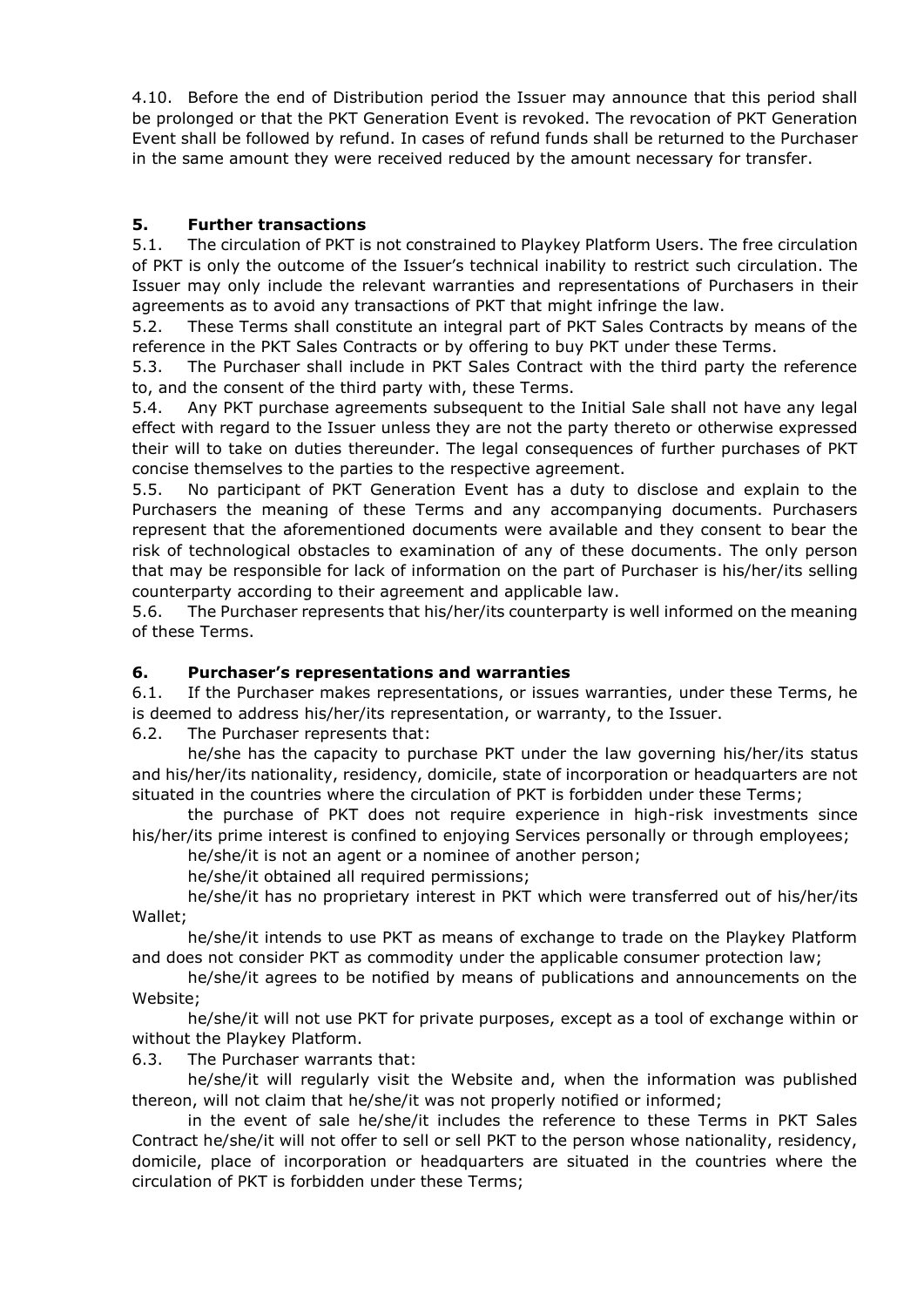he/she/it will discontinue the ownership of PKT shortly after the country where he/she/it has nationality, residency, domicile, place of incorporation or headquarters is listed among those where circulation of PKT is forbidden in accordance with subsection 3.4;

he/she/it will not claim any proprietary interest in PKT which were transferred out of his/her/its Wallet;

he/she/it will acquire, use, or undertake any action with regard to, PKT only with legitimate purposes and in the manner prescribed by applicable law.

#### **7. The Risks of Purchaser**

7.1. By entering into PKT Sales Contract the Purchaser fully understands and consents to the following:

the purchase of PKT involves miscellaneous risks, including, but not limited to, risks inherent to blockchain-based assets;

PKT is not backed by underlying obligations or assets and holding PKT does not secure returns;

PKT is a digital item and its purchase is not subject to consumer protection laws;

the demand for PKT depends solely on the discretion of Miners and may lack entirely or be lesser than expected;

prior to purchasing PKT the Purchaser shall carefully consider the risks and use his/her/its own judgement when assessing the benefits and risks of the purchase of PKT and not rely on statements of the Issuer or any third party regarding PKT;

the Issuer or Playkey Company are not responsible for the quality of Services which they do not provide.

7.2. The Purchaser bears the risk of not consulting an appropriate lawyer, accountant, or tax professional in connection with the purchase of PKT.

7.3. By purchasing PKT, and to the extent permitted by law, you are agreeing not to hold Issuer and/or Playkey Company liable for any losses or any special, incidental, or consequential damages arising from, or in any way connected, to the sale of PKT, including losses associated with the risks set forth below.

7.4. Purchase of the PKT is non-refundable with exception to para [4.10](#page-4-0) and cannot be cancelled. Purchaser may solely count on disposing of PKT to a third party.

7.5. The Issuer reserves the right to refuse or cancel PKT purchase requests at any time in its sole discretion.

7.6. The Issuer and Playkey Company make no representations or warranties, whether expressed or implied, and assume no liability or responsibility for the proper performance of any services, online cryptocurrency services, assets or platforms and/or the information, images or audio contained or related to the Website.

7.7. Purchaser understands that any expectations regarding the enhancement of Playkey Platform may not be met with respect to the use of PKT for any number of reasons including a change in the design and implementation plans and execution of the implementation of the Issuer's platform.

7.8. Purchaser understands and accepts that while the Issuer's development team will make reasonable efforts to complete adjust Playkey Platform for the purpose of PKT use, it is possible that an official completed version of the Playkey Company's platform may not be released and there may never be respective operational platform.

#### **8. Disclaimer of Liability**

8.1. The Issuer and Playkey Company expressly disclaim responsibility for any direct or consequential loss or damage of any kind whatsoever arising directly or indirectly from:

reliance on any information contained in this document or in any statements, written, verbal or available on the Internet, with regard to the PKT Generation Event;

any error, omission or inaccuracy in any such information;

any action resulting therefrom, or

enjoyment or acquisition of products, available through the Playkey Platform.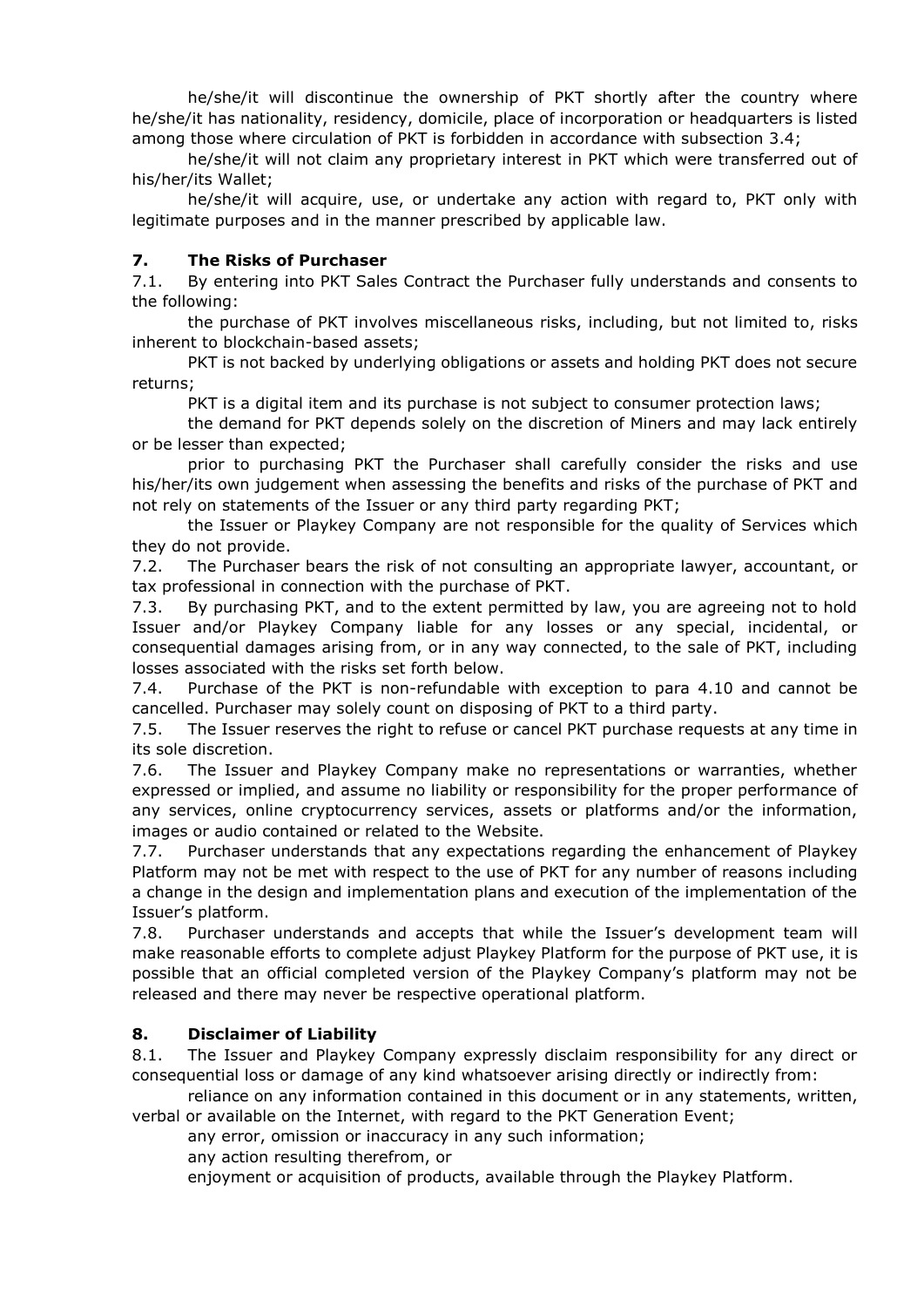8.2. None of the information published on the Website or provided in any other statements issued by the Issuer or Playkey Company, is intended to form the basis for decision to purchase PKT, and no specific recommendations are intended, and the purchase of PKT shall not be construed as investment in, or acquisition of, financial instruments.

8.3. The documents published on the Website do not constitute investment advice or counsel or solicitation for investment in any security and shall not be construed in that way. This document does not constitute or form part of, and should not be construed as, any offer for sale or subscription of, or any invitation to offer to buy or subscribe for, any securities.

8.4. The Issuer and Playkey Company do not guarantee market liquidity or investment value for PKT. By purchasing PKT the Purchaser expressly acknowledges and represents that he/she/it fully understands that they may face price volatility and shall not seek to hold the Issuer and/or Playkey Company liable for any losses or any special, incidental, or consequential damages arising from, or in any way connected to, the sale of PKT.

8.5. The Issuer disclaims any obligation to the Purchaser and may rescind the PKT Sale Contract if the Purchaser turns out to belong to one of the following groups of persons:

suspected or accused of money laundering, terrorist financing and other serious crimes or tried for these crimes;

subject to the international or regional sanctions;

subject to the assets freeze;

accused of mass human rights violation;

individuals who fall within the official Financial sanctions orders of the Cayman Islands.

8.6. The Issuer has the right to rescind the PKT Sale Contract if:

the transfer of cryptocurrency by the Purchaser bears signs of suspicious or unusual transactions;

the Issuer has doubts concerning the identity of Purchaser or distrusts his/her/its documents provided under Section 9;

the Purchaser's ID and other documents, which are not made in English or are not duly translated and certified by the notary or the scanned copies of the documents are made in low quality with the resolution less than 300 dpi.

#### **9. Personal Data**

9.1. To comply with KYC procedures, Purchaser consents to deliver, and allows the Issuer to process, the following personal data:

name and surname;

country of residence/nationality;

scanned version of the ID issued by the government, that is valid for at least 6 months as of uploading date: passport (double page); national ID card (both sides); driving license (both sides);

date of birth (if not available on the ID document);

proof of residency, providing any of the following documents: bank statement of your current account; credit card statement; loan-related documents from a bank; utility bill (water, electricity etc.); broadband home internet bill, landline phone bill, bundles etc.; tax return, council tax bill; government-issued certificate of residency;

mobile phone number;

photograph of you holding your ID document next to your face, with your head and shoulders visible.

9.2. Any photocopies of documents showing photographs and signatures should be plainly legible and made in high quality with the resolution not less than 300 dpi.

9.3. Any documents to be presented pursuant to the KYC procedures shall be, or be translated, in English. Upon the Issuer's request, the Purchaser provides notarized copies.

9.4. Issuer may verify the identity of the Purchaser and will keep the ID record.

9.5. Processing of personal data is any operation, or set of operations, which is performed upon personal data, whether or not by automatic means, such as collection, recording, organization, storage, adaptation or alteration, retrieval, consultation, use, disclosure by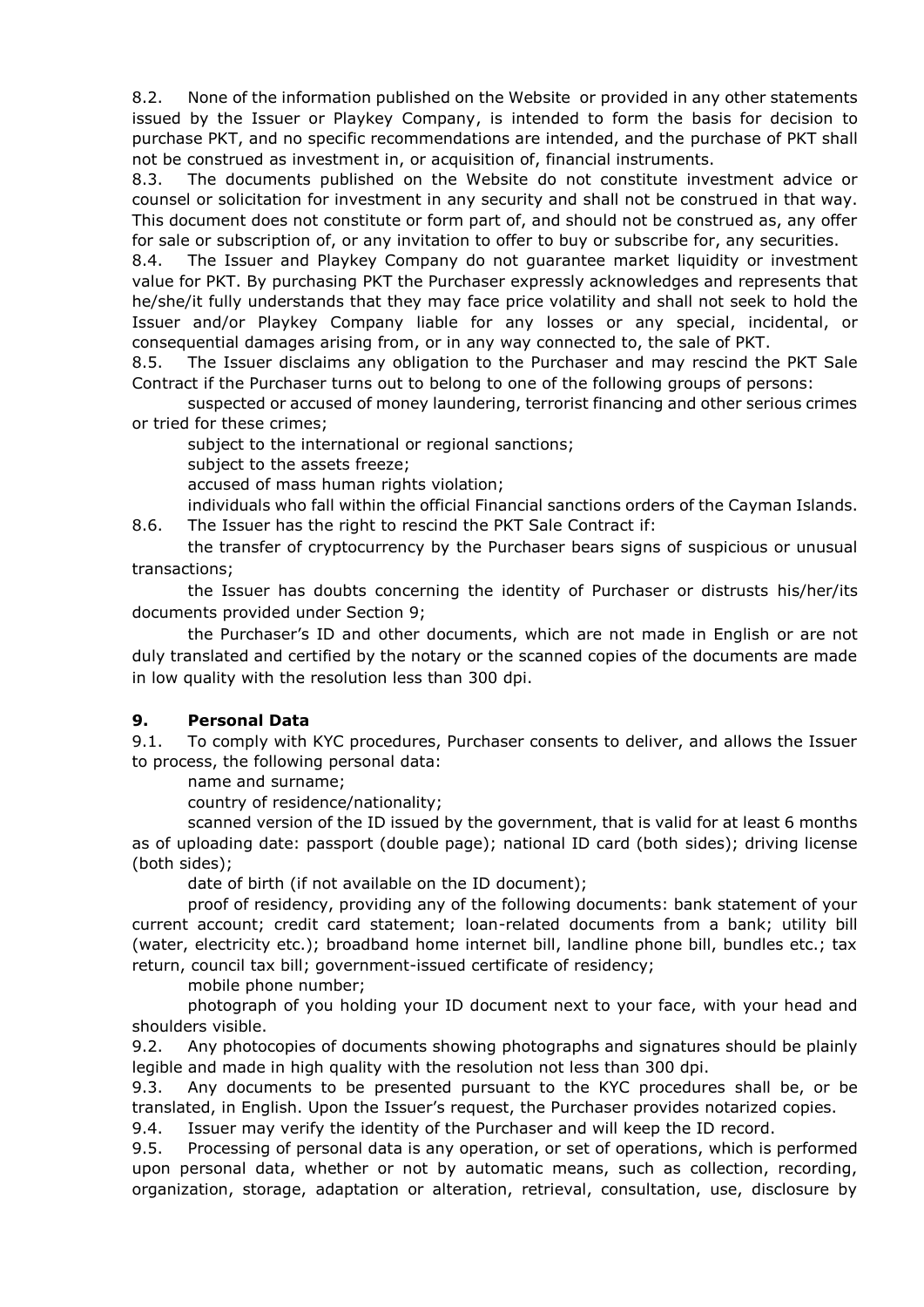transmission, dissemination or otherwise making available, alignment or combination, blocking, erasure or destruction.

9.6. Processing of personal data is carried out in order to fulfill the Parties' obligations under PKT Sale Contract, KYC provisions, consideration of complaints, information and other services.

9.7. The Issuer may require from the Purchaser a separately delivered consent to collection and processing of personal data.

9.8. At any time the Purchaser is entitled to withdraw his or her consent for processing of personal data, ask for erasure or change of the personal data by sending to the Issuer an email to the address [E-MAIL]. The Purchaser acknowledges that the Issuer may continue to process his or her personal data in cases allowed by the applicable legislation.

9.9. The Issuer may disclose the personal data to law enforcement officials and other authorities during litigation or as part of the investigation pursuant to a court order, injunction or in order of cooperation, as well as in other cases stipulated by applicable law.

9.10. The Issuer may share the personal data with third parties in order to reveal or suppress fraud or fix technical bugs or eliminate security problems.

9.11. The provisions of this Section may be added through the terms of Playkey Platform Internal Wallet use.

### **10. Taxes**

The Issuer makes no representations concerning the tax implications of the purchase, possession or transfer of PKT. The Purchaser shall determine by himself if the purchase of PKT, the payment with cryptocurrency, or the potential appreciation or depreciation of PKT, has tax implications for the Purchaser in the jurisdiction of Purchaser's nationality, residency, incorporation, or headquarters. The Purchaser shall not hold the Issuer liable for any tax liability associated with, or arising from, the purchase of PKT.

#### **11. Severability**

11.1. If these Terms are held void in any part, the remaining part of PKT Sales Contract shall not be affected.

11.2. The parties to PKT Sales Contract are obligated to take all reasonable steps to supplement PKT Sales Contract with valid clauses that shall have the content most close to the content of void clauses.

#### **12. Governing law**

12.1. These Terms are governed by the laws of Cayman Islands. All the disputes not settled through the negotiations shall be resolved according to the laws of Cayman Islands.

12.2. The Terms and any legal relationship between the Parties arising out of or in connection with them shall be governed by and construed in accordance with the laws of the Cayman Islands regardless conflict of laws rules. The Parties settle all their disputes arising out of or in connection with the Terms in accordance with the laws of the Cayman Islands.

12.3. The Purchasers agree to take all reasonable steps to settle amicably all disputes, disagreements or claims arising out of, or in connection with, execution, termination or rescission of PKT Sale Contract with the Issuer. The Purchaser shall send a message with its claim to the other party (in accordance with the notice provisions in para 13). The message in question shall contain the essentials of the claim and evidence supporting such claim.

12.4. If the Purchaser fails to reach an amicable settlement with the Issuer, the dispute shall be brought and heard exclusively in court of Cayman Islands.

#### **13. Miscellaneous.**